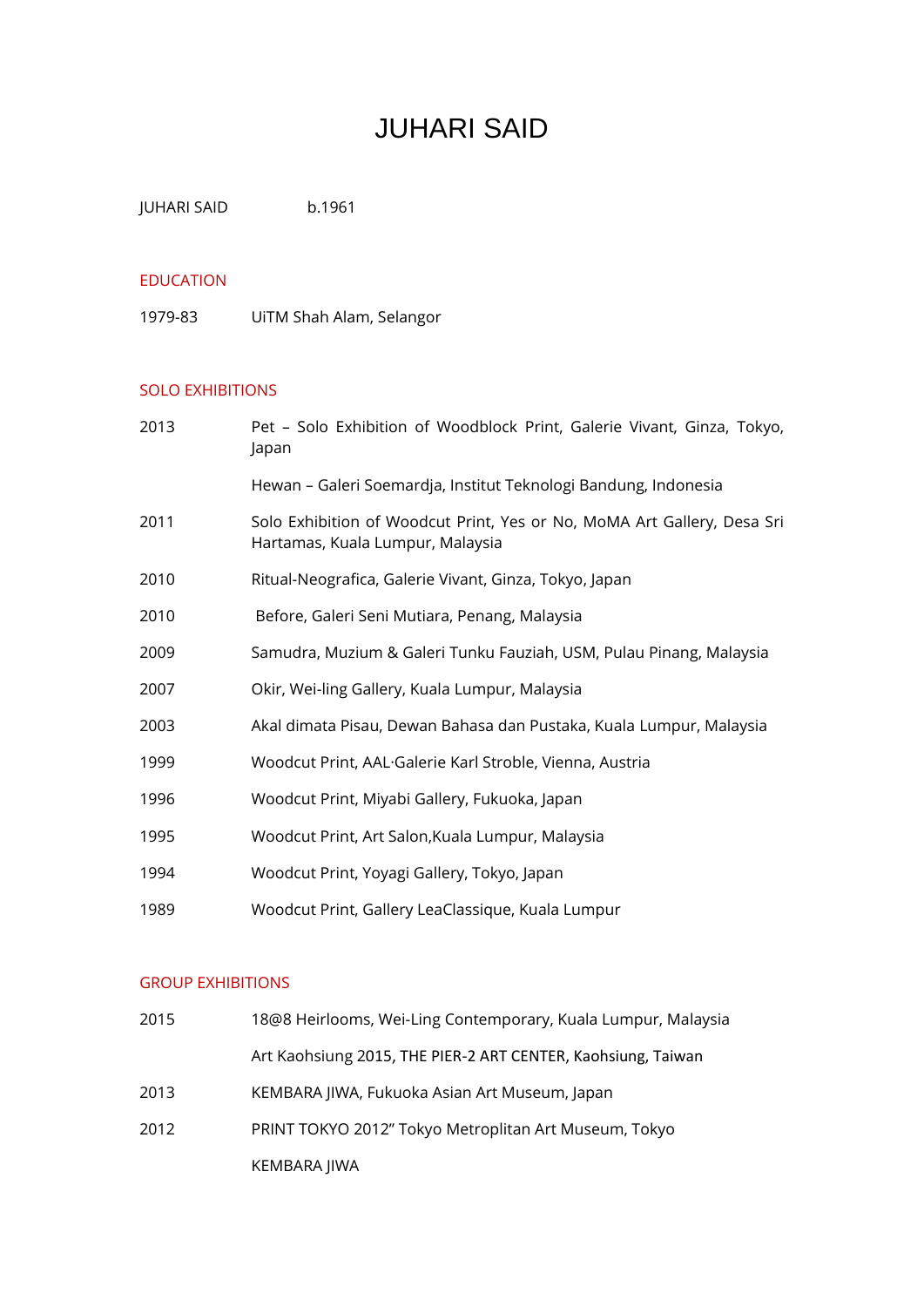|      | Bale Tonggoh, Selasar Sunaryo Art Space, Bandung, Indonesia                                                              |
|------|--------------------------------------------------------------------------------------------------------------------------|
|      | Taman Budaya, Jogjakarta, Indonesia                                                                                      |
| 2010 | Semangat Chandan: Journeys of Contemporary Artists from The Land of<br>The Grace, Galeri Chandan, Kuala Lumpur, Malaysia |
| 2009 | Pameran "Go Block: 5 Contemporary Malaysian Printmakers Galeri<br>Petronas", Kuala Lumpur, Malaysia                      |
| 2008 | Pameran Pelukis Perak, Galeri Chandan, Kuala Lumpur, Malaysia                                                            |
|      | Festival International Des Arts Platiques De Monastir, Tunisie                                                           |
| 2007 | East meets West, Rutan Gallery, Ginza, Tokyo, Japan                                                                      |
|      | "GO BLOCK" PIPE 2010, Penang International Print Exhibition 2010,<br>Penang State                                        |
|      | Museum and Art Gallery, Penang, Malaysia                                                                                 |
| 2006 | Muhibah Seni Rupa : Malaysia-Jordan, Galeri Shah Alam, Selangor,<br>Malaysia                                             |
|      | "Vietnam-Malaysia Cantemporary Fine Art Exhibition" Vietnam Fine Art<br>Museum, Vietnam                                  |
|      | 18@8, Kuala Lumpur to Karachi, Amin Gulgee Gallery, Pakistan                                                             |
|      | Malaysia, Philippines, Vietnam Art Exchange Exhibition, Soka Gakkai<br>Malaysia                                          |
| 2005 | Talent For The World, The First Show, National Art Gallery, Kuala Lumpur,<br>Malaysia                                    |
|      | 20th Asian International Art Exhibition Ayala Museum, Manila, Philippines                                                |
|      | Malaysia-Vietnam Contemporary Art Exhibition, Soka Gakkai Malaysia                                                       |
| 2004 | 19th Asian International Art Exhibition, Fukuoka Asian Art Museum, Japan                                                 |
| 2002 | Tanpa Dinding Tanpa Tapok, Pameran Arca dan Instalasi ? Off Walls Off<br>Pedestal,                                       |
|      | Outdoor installation & sculptures, Selangor, Malaysia                                                                    |
|      | Grafika III, Citra Gallery, Kuala Lumpur, Malaysia                                                                       |
| 2001 | Pameran Seni Asian Antarabangsa / Asian International Art Exhibition,<br>Guandong Museum of Art, China                   |
| 2000 | Millenium Grafica, International Print Exhibitions, Yokohama, Japan                                                      |
|      | Y2K International Exhibitions of Prints, Chung Cheng Gallery, Taiwan                                                     |
|      | Langkawi International Festival of Arts Ibrahim Hussein Museum,                                                          |

Langkawi, Malaysia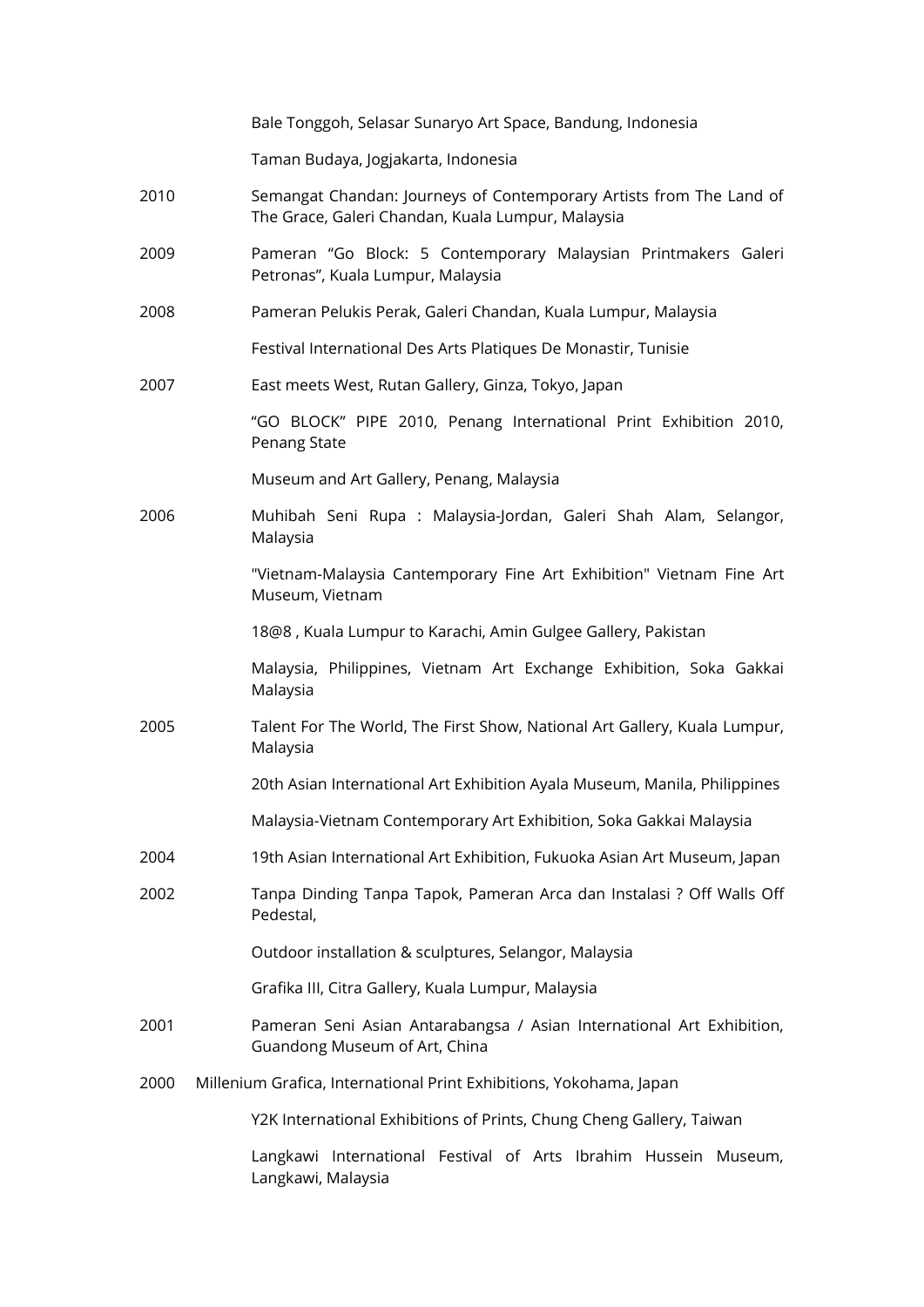10/2000 Ten Artists for the new millennium, Art Salon, Bangsar, Kuala Lumpur, Malaysia

Rupa Malaysia, National Art Gallery, Kuala Lumpur, Malaysia

1999 14th Asian International Art Exhibition, Fukuoka Art Museum, Japan

Malaysian Contemporary Art Exhibition, China

Museum of Art, Beijing, China

The Art of Printmaking, Art Case, Kuala Lumpur, Malaysia

Arianne-Essor, Petronas Gallery, Kuala Lumpur, Malaysia

1998 13th Asian International Art Exhibition, National Art Gallery, Kuala Lumpur, Malaysia

Expressi Timur Barat, Gallery Casa Cantabria Madrid, Spain

Rupa, Brunei Gallery, School of Orient and African Studies, London, UK

Gema, Visual Echoes, Gallery Manes, Prague, Czech Republic

Arianne-Essor Exhibition

- St. john Museum, lIeida, Catalan, Spain
- Palais des Roisde Mojorue, France

Grafika II, Maybank Gallery, Kuala Lumpur, Malaysia

- 1997 12th Asian International Art Exhibition, Center de' Activades Turisticos, Gonzoga, Macau
	- 8th Asian Art Biennial, Bangladesh
	- 8th International Biennale Exhibition of Portrait

Drawings and Grafics Tuzla 97', Bosnia-Herzegovina

Premiere Triennial Mondiale d'Estamps Petit-Format, Chamelieres, France

Risalah dari Malaysia:

- Germering City, Germany
- Medunarodna Galerqa potreta, tuzla Dom Armije Sarajevo, Bosnia Herzegovina
- Umietnika Galeriia, Dubronik, Croatia

Pekan Seni Ipoh Exhibition, Perak, Malaysia

1996 1st Malaysian Annual Exhibition of International Contemporary Prints, Central Art Gallery, Kuala Lumpur, Malaysia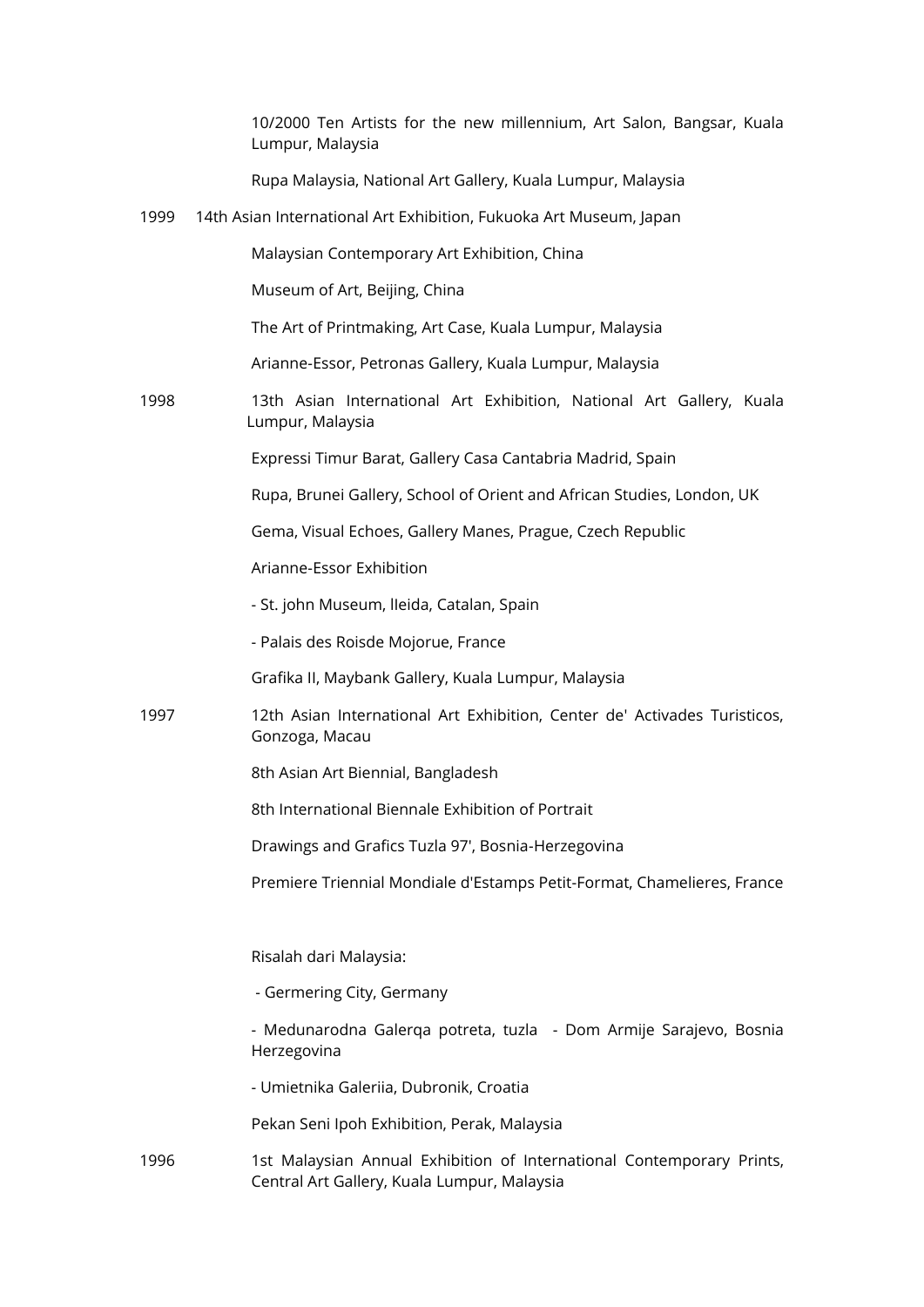|      | 11th Asian International Art Exhibition, Metropolitan Museum of Manila,<br>Philippines                         |
|------|----------------------------------------------------------------------------------------------------------------|
|      | Thai-Malaysian Art Exchange Exhibition, Petronas Gallery, Kuala Lumpur,<br>Malaysia                            |
|      | Grafika, Creative Centre, Nationol Arl Gallery, Kuala Lumpur, Malaysia                                         |
|      | Pengucapan Islam dalam Kesenian, Petronas Gallery, Kuala Lumpur,<br>Malaysia                                   |
| 1995 | 5th Print Kyushu Special Exhibition, Japan Asia Prints Exhibition, Fukuoka,<br>Japan                           |
|      | Art Actual, Arianne-Essor, Palais Du Roi de Rome, Rambouillet, France                                          |
|      | 10th Asian International Exhibition, Singapore Art Museum, Singapore                                           |
|      | Exposition Art Actuel, Dammary-les lys Castle, France                                                          |
|      | Window to the Tropics, Gallery Vivant, Ginza, Tokyo, Japan                                                     |
|      | The 1995 Asia Prints Exhibition, Kahsiung, Taiwan, Republic of China                                           |
|      | Alternative Printmaking Art Exhibition, Petronas Gallery, Kuala Lumpur,<br>Malaysia                            |
|      | Expression 95', Nanyang Gallery of Art, Kuala Lumpur, Malaysia                                                 |
| 1994 | 9th Seoul International Biennale, Seoul, Seoul Korea                                                           |
|      | Premiere Triennial Mondiale d'Estamps Pelit-Format, Chamelieres, France                                        |
|      | Malaysian Experience Through Art, Belum, Sanctuary Expedition, National<br>Art Gallery, Kuala Lumpur, Malaysia |
| 1993 | 2nd Asean Workshop, Symposium & Exhibition on Aesthetics, Manila,<br>Philippines                               |
|      | 8th Asian International Art Exhibition, Fukuoka City Art Museum, Japan                                         |
|      | Art Exhibition, Maybank Gallery, Kuala Lumpur, Malaysia                                                        |
|      | Malaysian Arl 93', Petronas, Kuala Lumpur, Malaysia                                                            |
|      | Art Salon's First 12 Months, Kuala Lumpur, Malaysia                                                            |
|      | Komunikasi Melalui Grafik Seni Cetak, National Art Gallery, Kuala Lumpur,<br>Malaysia                          |
| 1992 | 6th Asian International Art Exhibition, Fukuoka, Japan                                                         |
|      | 7th Asian International Art Exhibition, Bandung, Indonesia                                                     |
|      | Contemporary Asia Print Exhibition, Muraakaya Gallery, Fukuoka, Japan                                          |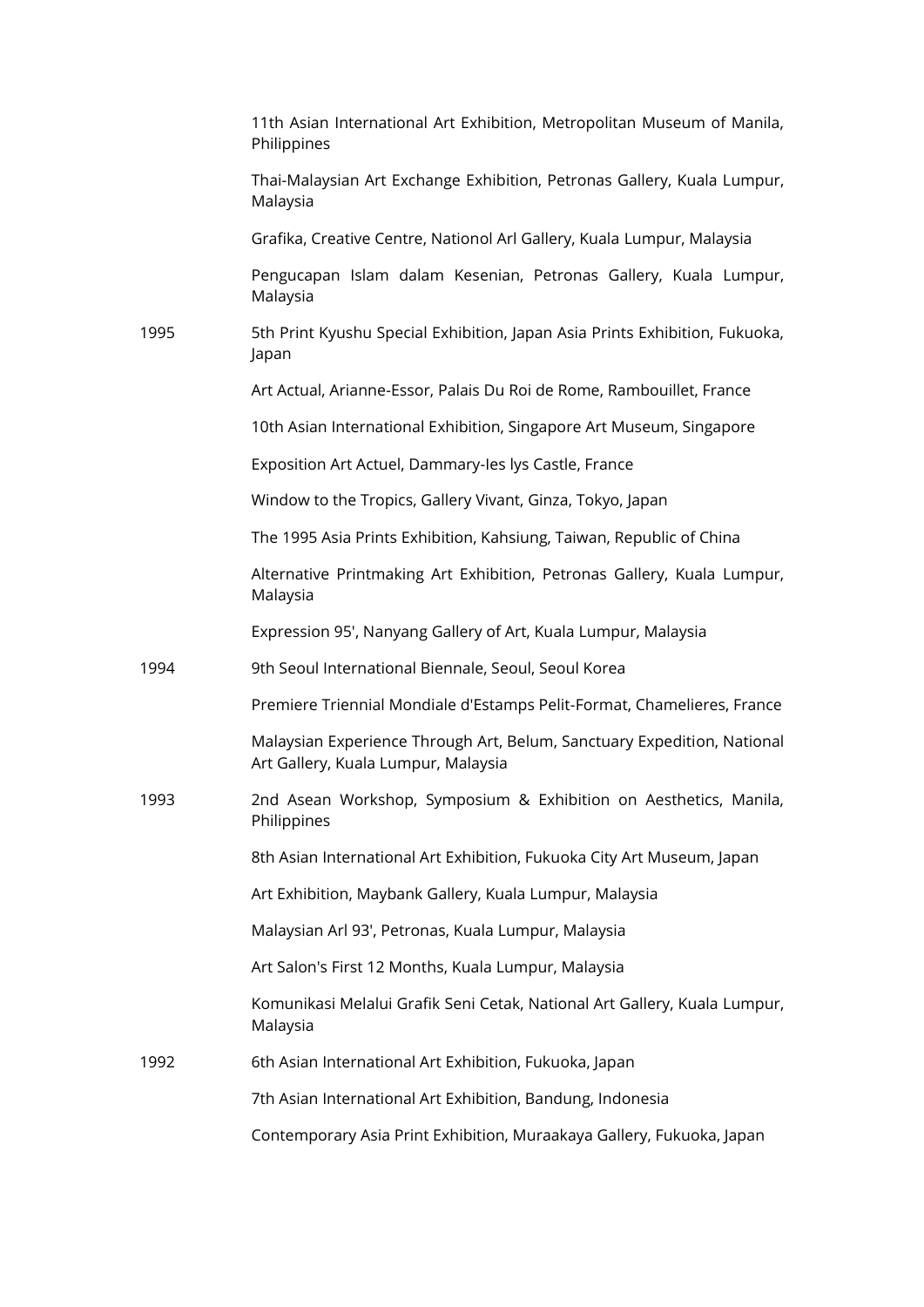|      | RATTHEIP Art Exhibition, Kuala Lumpur, Malaysia Open Art Show,<br>Notional Art Gallery, Kuala Lumpur, Malaysia                                                    |
|------|-------------------------------------------------------------------------------------------------------------------------------------------------------------------|
|      | Contact in Prints, Citra Gallery, Kuala Lumpur & Shah Alam Gallery,<br>Malaysia                                                                                   |
| 1991 | 5th International Biennale Print Exhibition 1991, Taipei Fine Arl Museum,<br>Republic of China                                                                    |
|      | Asian Art Biennale Bangladesh 1991, Shipakala Art Academy, Bangladesh                                                                                             |
|      | Malaysian Modern Artist's Exhibition, Muraakaya Gallery, Fukuoka, Japan                                                                                           |
|      | Osaka Trienale '91 Osaka, Japan                                                                                                                                   |
|      | Premiere Triennial Mondiale d'Estamps Petit-Format, Chamelieres, France                                                                                           |
|      | The 11th International Print Biennale, Fine Art Centre, Seoul, South Korea<br>Exhibition of Print-Indonesian and Malaysian Artists, Dacenta Gallery,<br>Indonesia |
|      | 5th Asian International Art Show, National Art Gallery, Kuala Lumpur,<br>Malaysia                                                                                 |
|      | Salon Malaysia. National Art Gallery, Kuala Lumpur, Malaysia                                                                                                      |
|      | Muhibbah-12 for Bandung, Citra Gallery, Kuala Lumpur,<br>Pameran<br>Malaysia                                                                                      |
|      | Open Show 91, Shah Alam Gallery, Selangor                                                                                                                         |
|      | 33 years after, Regent Hotel, Kuala Lumpur, Malaysia                                                                                                              |
|      | Pameran Identiti, National Art Gallery, Kuala Lumpur, Malaysia                                                                                                    |
| 1990 | 8+8 Art Exhibition, National Art Museum, Bangkok, Thailand                                                                                                        |
| 1989 | 4th Asian Art Show, Metropolitan Museum of Art Seoul, South Korea                                                                                                 |
|      | Post-Seoul International Art Show, Creative Centre, Kuala Lumpur,<br>Malaysia                                                                                     |
| 1988 | 3rd Asian International Art Exhibition, Fukuoka, Japan                                                                                                            |
|      | Open Show, National Art Gallery, Kuala Lumpur, Malaysia                                                                                                           |
|      | Post-Fukuoka Art Show, National Art Gallery, Kuala Lumpur, Malaysia                                                                                               |
|      | Pameran Motivasi, Malayan Banking Gallery, Kuala Lumpur, Malaysia                                                                                                 |
| 1987 | Open Show, National Art Gallery, Kuala Lumpur, Malaysia                                                                                                           |
|      | Tasik Chini Art Show, Australian High Commission, Kuala Lumpur,<br>Malaysia                                                                                       |
|      | Invitation Show, Bank Negara Kuala Lumpur, Malaysia Inspirasi Pahang,<br>Australian High Commission, Kuala Lumpur, Malaysia                                       |